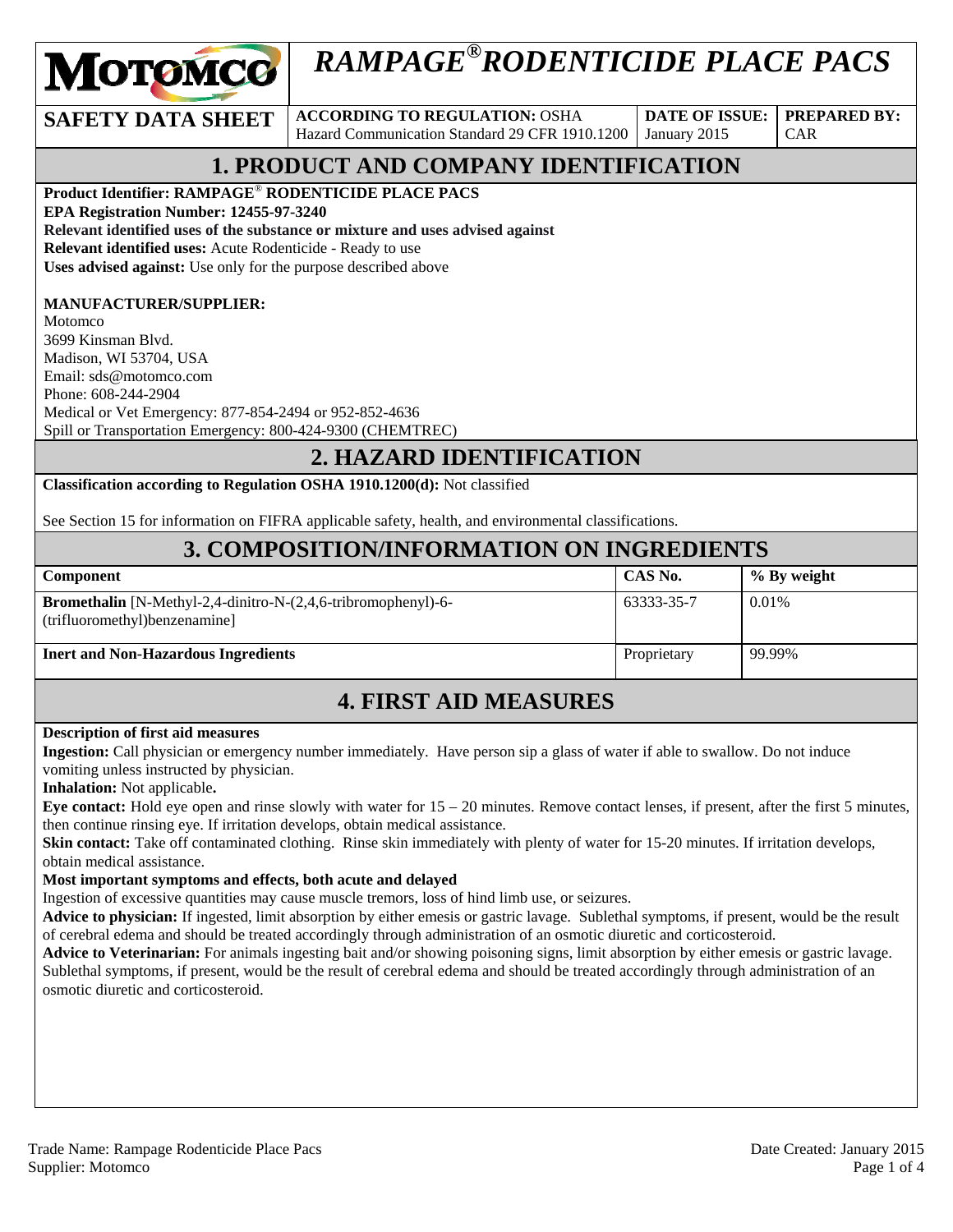## **5. FIRE-FIGHTING MEASURES**

#### **Extinguishing media**

Suitable Extinguishing Media: water, foam or inert gas.

Unsuitable Extinguishing Media: None known.

**Special hazards arising from the mixture:** High temperature decomposition or burning in air can result in the formation of toxic gases, which may include carbon monoxide and traces of nitrogen and hydrobromic acid.

**Advice for firefighters:** Wear protective clothing and self-contained breathing apparatus.

#### **6. ACCIDENTAL RELEASE MEASURES**

**Personal precautions, protective equipment and emergency procedures**: Gloves should be worn when handling the bait. Collect spillage without creating dust.

**Environmental precautions:** Do not allow bait to enter drains or water courses. Where there is contamination of streams, rivers or lakes contact the appropriate environment agency.

#### **Methods and materials for containment and cleaning up**

**For Containment:** Sweep up spilled material immediately. Place in properly labeled container for disposal or re-use.

**For Cleaning Up:** Wash contaminated surfaces with detergent. Dispose of all wastes in accordance with all local, regional and national regulations.

**Reference to other sections:** Refer to Sections 7, 8 & 13 for further details of personal precautions, personal protective equipment and disposal considerations.

## **7. HANDLING AND STORAGE**

**Precautions for safe handling**: Do not handle the product near food, animal foodstuffs or drinking water. As soon as possible, wash hands thoroughly after applying bait and before eating, drinking, chewing gum, using tobacco, or using the toilet.

**Conditions for safe storage, including any incompatibilities:** Store only in original container in a cool, dry place, inaccessible to pets and wildlife. Do not contaminate water, food or feed by storage or disposal. Keep containers closed and away from other chemicals.

### **8. EXPOSURE CONTROLS/PERSONAL PROTECTION**

| <b>Established Limits</b> |  |
|---------------------------|--|
|                           |  |

| <b>Component</b>   | <b>OSHA</b>     | 7GIH            | <b>Other Limits</b> |
|--------------------|-----------------|-----------------|---------------------|
| <b>Bromethalin</b> | Not Established | Not Established | Not Established     |

**Appropriate Engineering Controls:** Not required

**Occupational exposure limits:** Not established

#### **Personal Protective Equipment:**

**Respiratory protection:** Not required

**Eye protection:** Not required

**Skin protection:** Shoes plus socks, and waterproof gloves.

**Hygiene recommendations:** Wash thoroughly with soap and water after handling.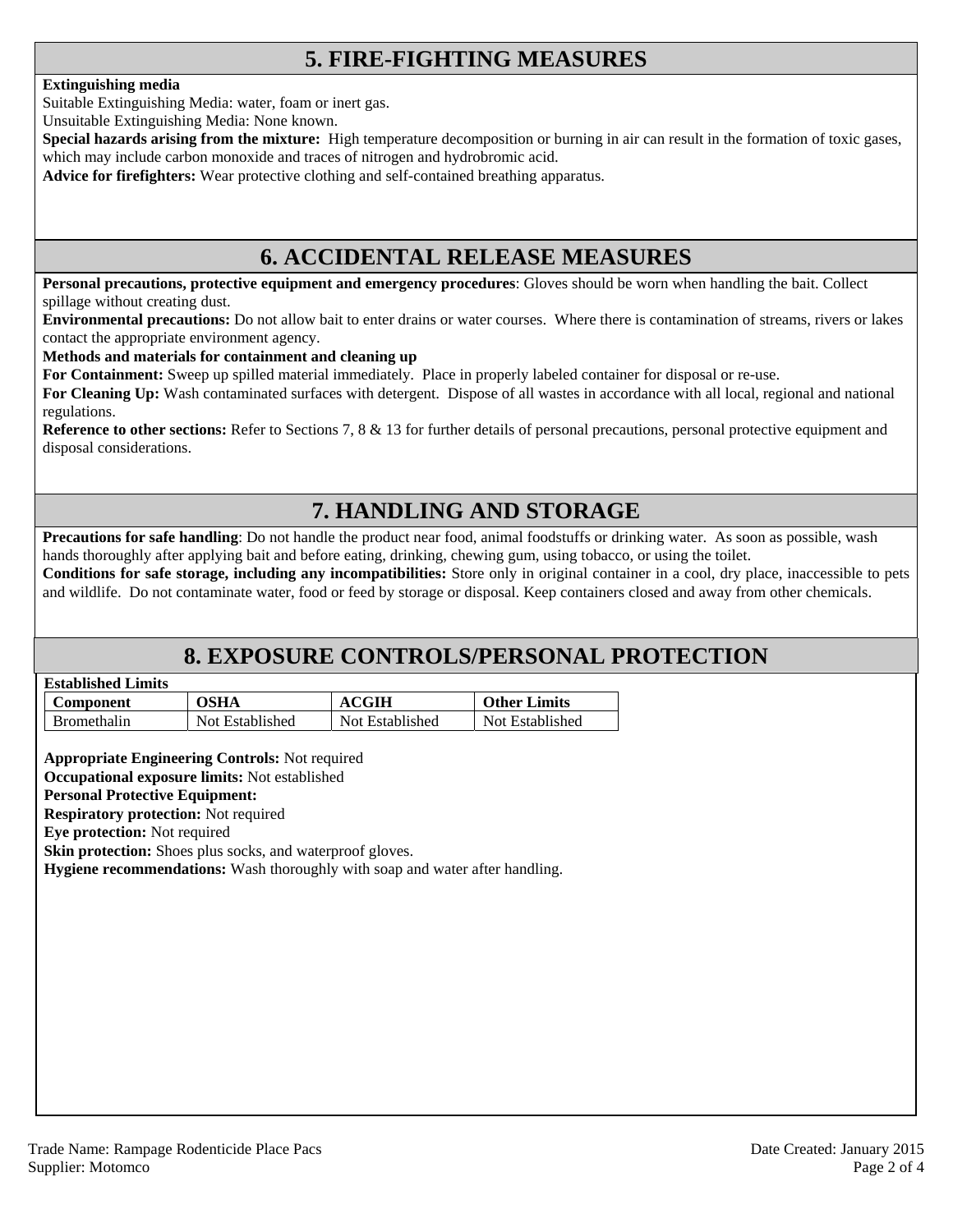## **9. PHYSICAL AND CHEMICAL PROPERTIES**

| Information on basic physical and chemical properties |                                                                                                    |
|-------------------------------------------------------|----------------------------------------------------------------------------------------------------|
| Appearance/Color:                                     | Purple granular pellet                                                                             |
| Odor:                                                 | Sweet grain-like                                                                                   |
| <b>Odor Threshold:</b>                                | Not applicable, odor not associated with a hazardous material.                                     |
| pH:                                                   | Not applicable, Rampage Rodenticide Place Pacs is not dispersible with water.                      |
| <b>Melting point:</b>                                 | Not applicable to rodenticide bait                                                                 |
| <b>Boiling point:</b>                                 | Not applicable to rodenticide bait                                                                 |
| <b>Flash point:</b>                                   | Not applicable, Rampage Rodenticide Place Pacs does not contain components classified as           |
|                                                       | flammable.                                                                                         |
| <b>Evaporation rate:</b>                              | Not applicable, Rampage Rodenticide Place Pacs is a solid.                                         |
| <b>Upper/lower flammability or</b>                    | Not applicable, Rampage Rodenticide Place Pacs does not contain components classified as flammable |
| explosive limits:                                     | or explosive.                                                                                      |
| <b>Vapor Pressure:</b>                                | Not applicable to rodenticide bait                                                                 |
| <b>Vapor Density:</b>                                 | NA: Rampage Rodenticide Place Pacs is a solid                                                      |
| <b>Relative Density:</b>                              | 1.32 g/mL @ $20^{\circ}$ C                                                                         |
| <b>Solubility (water):</b>                            | Not water soluble                                                                                  |
| <b>Solubility (solvents):</b>                         | Not applicable to rodenticide bait                                                                 |
| <b>Partition coefficient: n-</b>                      | Not applicable to rodenticide bait                                                                 |
| octanol/water:                                        |                                                                                                    |
| <b>Auto-ignition temperature:</b>                     | Not applicable, Rampage Rodenticide Place Pacs does not contain components classified as           |
|                                                       | flammable.                                                                                         |
| <b>Decomposition temperature:</b>                     | Not applicable to rodenticide bait                                                                 |
| <b>Viscosity:</b>                                     | Not applicable, Rampage Rodenticide Place Pacs is not a liquid.                                    |
|                                                       | <b>10. STABILITY AND REACTIVITY</b>                                                                |
|                                                       | Reactivity: Stable when stored in original container in a cool, dry location.                      |
| $\sim$ $\sim$ $\sim$ $\sim$ $\sim$                    |                                                                                                    |

**Chemical stability:** Stable when stored in original container in a cool, dry location.

**Possibility of hazardous reactions:** Refer to Hazardous decomposition products

**Conditions to avoid:** Avoid extreme temperatures (below 0°C or above 40°C).

**Incompatible materials**: Avoid strongly alkaline materials.

**Hazardous decomposition products:** High temperature decomposition or burning in air can result in the formation of toxic gases, which may include carbon monoxide and traces of nitrogen and hydrobromic acid.

## **11. TOXICOLOGICAL INFORMATION**

**Information on toxicological effects** 

**Acute Toxicity** 

**LD50, oral (ingestion):** >5000 mg/kg (rats) (Bromethalin Rat LD50 oral: 10.7 (males), 9.1 (females) mg/kg bw).

**LD50, dermal (skin contact):** > 5001 mg/kg (rats) (Bromethalin rabbit LD50 dermal: 2000 mg/kg bw).

**LC50, inhalation:** Rampage Rodenticide Place Pacs is a granular pellet and therefore exposure by inhalation is not relevant.

**Skin corrosion/irritation:** Not irritating to skin.

**Serious eye damage/Irritation:** Not irritating to eyes.

**Respiratory or skin sensitization:** Dermal sensitization: Not a Sensitizer (Guinea pig maximization test).

**Germ cell mutagenicity:** Rampage Rodenticide Place Pacs contains no components known to have a mutagenetic effect.

| <b>Carcinogenicity:</b> Rampage Rodenticide Place Pacs contains no components known to have a carcinogenetic effect. |            |             |             |
|----------------------------------------------------------------------------------------------------------------------|------------|-------------|-------------|
| <b>Components</b>                                                                                                    | NTP<br>.   | <b>IARC</b> | <b>OSHA</b> |
| Bromethalin                                                                                                          | Not listed | Not listed  | Not listed  |

**Reproductive Toxicity:** Rampage Rodenticide Place Pacs: No data

**Aspiration Hazard:** Not applicable Rampage Rodenticide Place Pacs is a granular pellet.

**Target Organ Effects:** None.

## **12. ECOLOGICAL INFORMATION**

**Ecotoxicity Effects:** This product is extremely toxic to mammals and birds. Dogs and other predatory and scavenging mammals and birds might be poisoned if they feed upon animals that have eaten this bait. Do not apply directly to water, or to areas where surface water is present or to intertidal areas below the mean high water mark. Runoff also may be hazardous to aquatic organisms in water adjacent to treated areas. Do not contaminate water when disposing of equipment wash water or rinsate.

**Persistence and degradability:** Rampage Rodenticide Place Pacs is inherently biodegradable.

**Bioaccumulative potential:** Not determined for Rampage Rodenticide Place Pacs. Bromethalin water solubility is extremely low (< 0.1mg/l).